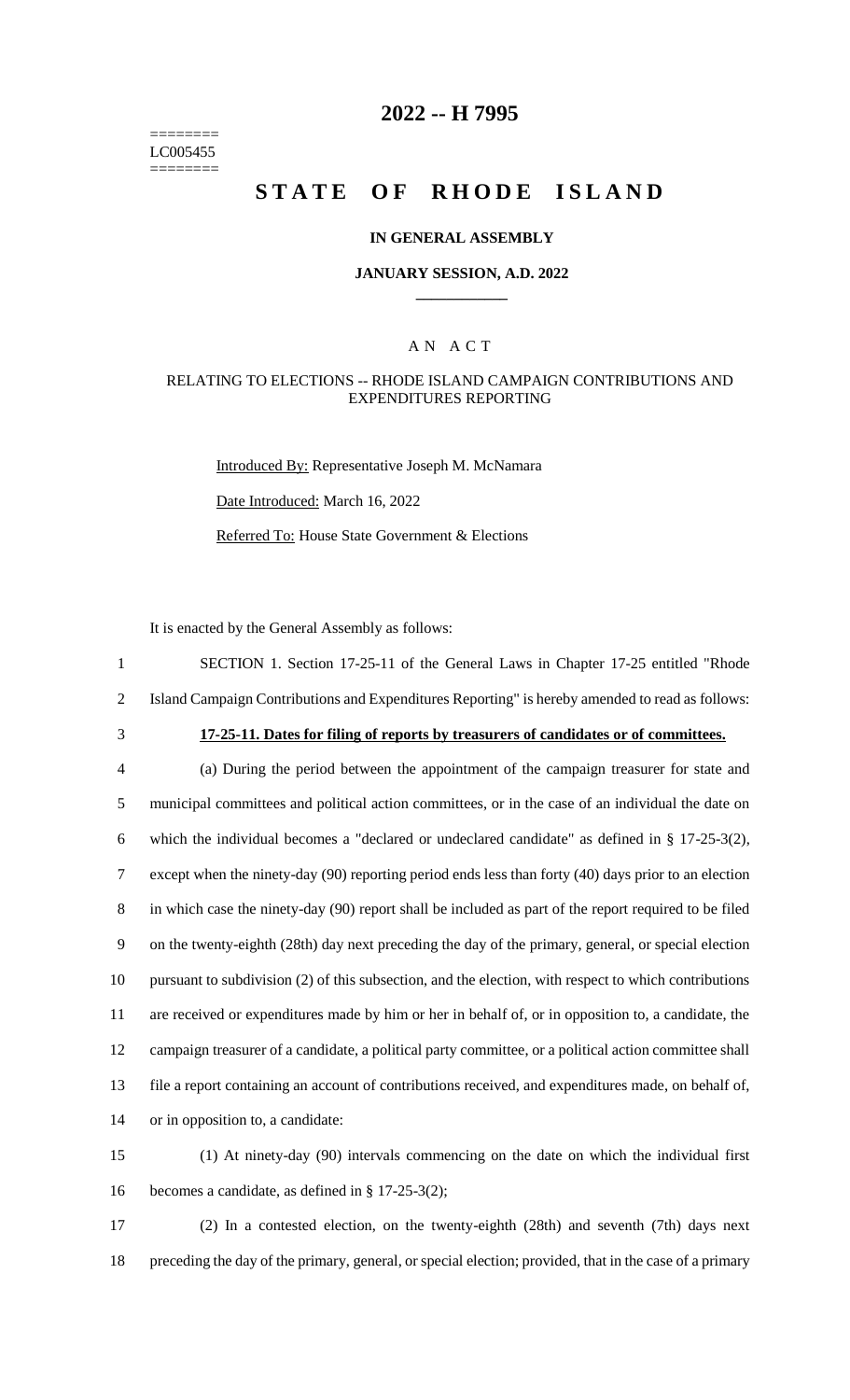election for a special election where the twenty-eighth (28th) day next preceding the day of the primary election occurs prior to the first day for filing declarations of candidacy pursuant to § 17- 14-1, the reports shall be due on the fourteenth (14th) and seventh (7th) days next preceding the day of the primary election for the special election; and

 (3) A final report on the twenty-eighth (28th) day following the election. The report shall contain:

 (i) The name and address and place of employment of each person from whom contributions in excess of a total of one hundred dollars (\$100) within a calendar year were received;

10 (ii) The amount contributed by each person;

 (iii) The name and address of each person to whom expenditures in excess of one hundred dollars (\$100) were made; and

(iv) The amount and purpose of each expenditure.

14 (b)(1) Concurrent with the report filed on the twenty-eighth (28th) day following an election, or at any time thereafter, the campaign treasurer of a candidate, or political party committee, or political action committee, may certify to the board of elections that the campaign 17 account and fund of the candidate, political party committee, or political action committee having been instituted for the purposes of the past election, has completed its business and been dissolved or, in the event that the committee will continue its activities beyond the election, that its business regarding the past election has been completed. The certification shall be accompanied by a final 21 accounting of the campaign <u>account and</u> fund, or of the transactions relating to the election, 22 including the final disposition of any balance remaining in the **account and** fund at the time of dissolution or the arrangements that have been made for the discharge of any obligations remaining unpaid at the time of dissolution.

 (2) After dissolution pursuant to the provisions of subsection (b)(1) of this section, a 26 campaign account and fund, upon written notice to the board of elections, pursuant to § 17-25-8, may be reopened. Any loans unpaid at the time of dissolution shall be reinstated upon the reopening 28 of the campaign account and fund.

 (c)(1) Once the campaign treasurer certifies that the campaign **account and** fund has completed its business and been dissolved, no contribution that is intended to defray expenditures 31 incurred on behalf of, or in opposition to, a candidate during the campaign can be accepted, unless 32 and until the campaign account and fund are reopened pursuant to the provisions of subsection (b)(2) of this section. Until the time that the campaign treasurer certifies that the campaign fund has completed its business and been dissolved, the treasurer shall file reports containing an account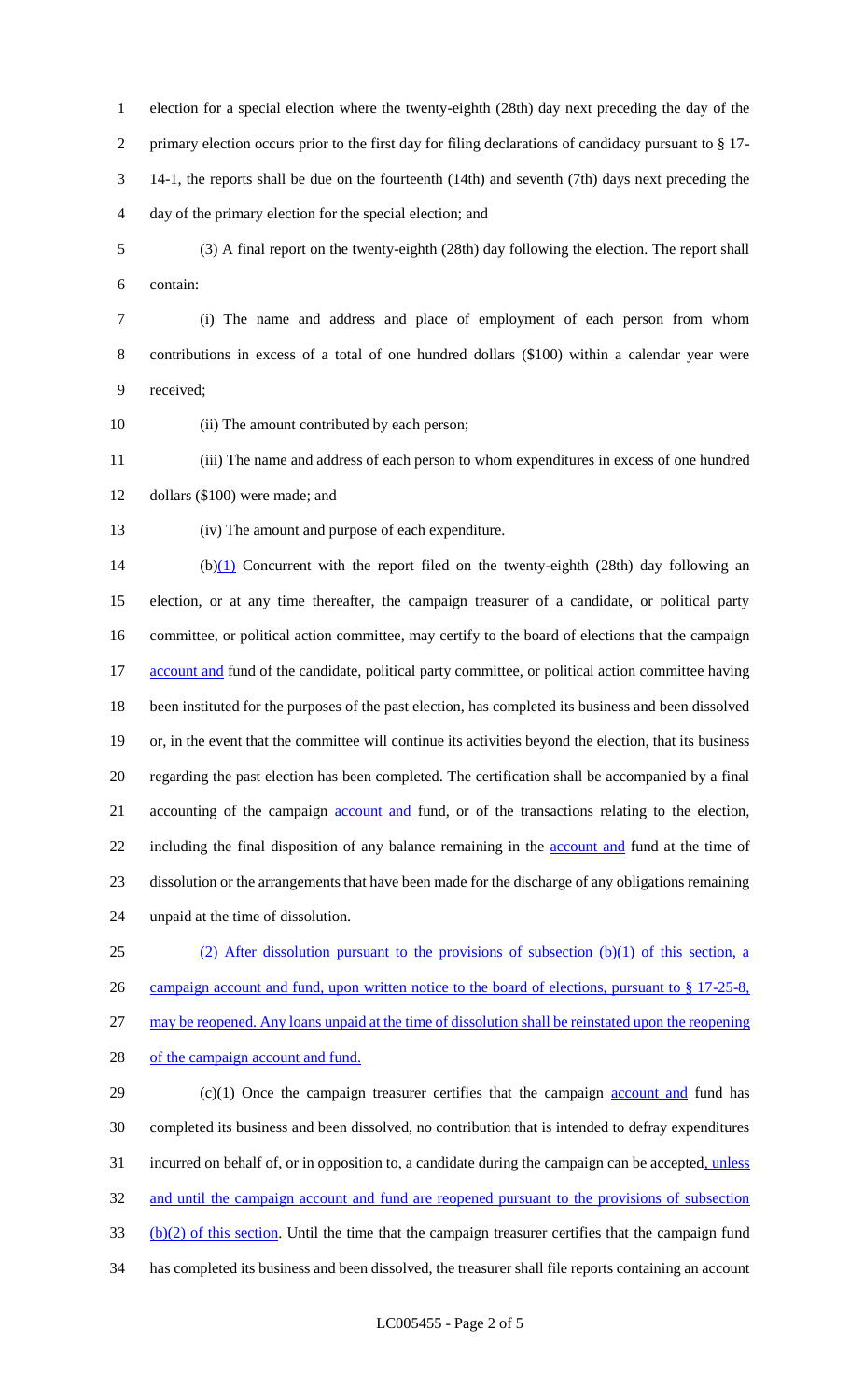of contributions received and expenditures made at ninety-day (90) intervals commencing with the next quarterly report following the election; however, the time to file under this subsection shall be no later than the last day of the month following the ninety-day (90) period, except when the last day of the month filing deadline following the ninety-day (90) reporting period occurs less than twenty-eight (28) days before an election, in which case the report shall be filed pursuant to the 6 provisions of subdivisions (a)(1) and (2) of this section. Provided, however, if the last day of the 7 month falls on a weekend or a holiday, the report shall be due on the following business day. Any dissolved campaign account and fund which is reopened pursuant to the provisions of subsection (b)(2) of this section shall comply with all applicable reporting requirements commencing as of the 10 date of reopening.

 (2) In addition to the reports required pursuant to this section, a candidate or office holder shall also file with the board of elections a paper copy of the account statement from the office holder's campaign account, which account statement shall be the next account statement issued by their financial institution after the filing of the fourth quarterly campaign expense report. The account statement shall be submitted to the board within thirty (30) days of its receipt by the candidate, officeholder, treasurer, or deputy treasurer. The account statement shall not be deemed a public record pursuant to the provisions of chapter 2 of title 38. The board of elections, its agents, and employees shall not publish, deliver, copy, or disclose, to any person or entity any account statement or information contained therein for any candidate, former candidate, officeholder, party, or political action committee. Provided, as to state and municipal political parties, the requirements 21 of this subsection  $(c)(2)$  shall apply to the annual report required pursuant to § 17-25-7.

22 (d)(1) There shall be no obligation to file the reports of expenditures required by this section on behalf of, or in opposition to, a candidate if the total amount to be expended in behalf of the candidacy by the candidate, by any political party committee, by any political action committee, or by any person shall not in the aggregate exceed one thousand dollars (\$1,000).

 (2) However, even though the aggregate amount expended on behalf of the candidacy does 27 not exceed one thousand dollars (\$1,000), reports must be made listing the source and amounts of all contributions in excess of a total of one hundred dollars (\$100) from any one source within a calendar year. Even though the aggregate amount expended on behalf of the candidacy does not exceed one thousand dollars (\$1,000) and no contribution from any one source within a calendar year exceeds one hundred dollars (\$100), the report shall state the aggregate amount of all contributions received. In addition, the report shall state the amount of aggregate contributions that were from individuals, the amount from political action committees, and the amount from political party committees.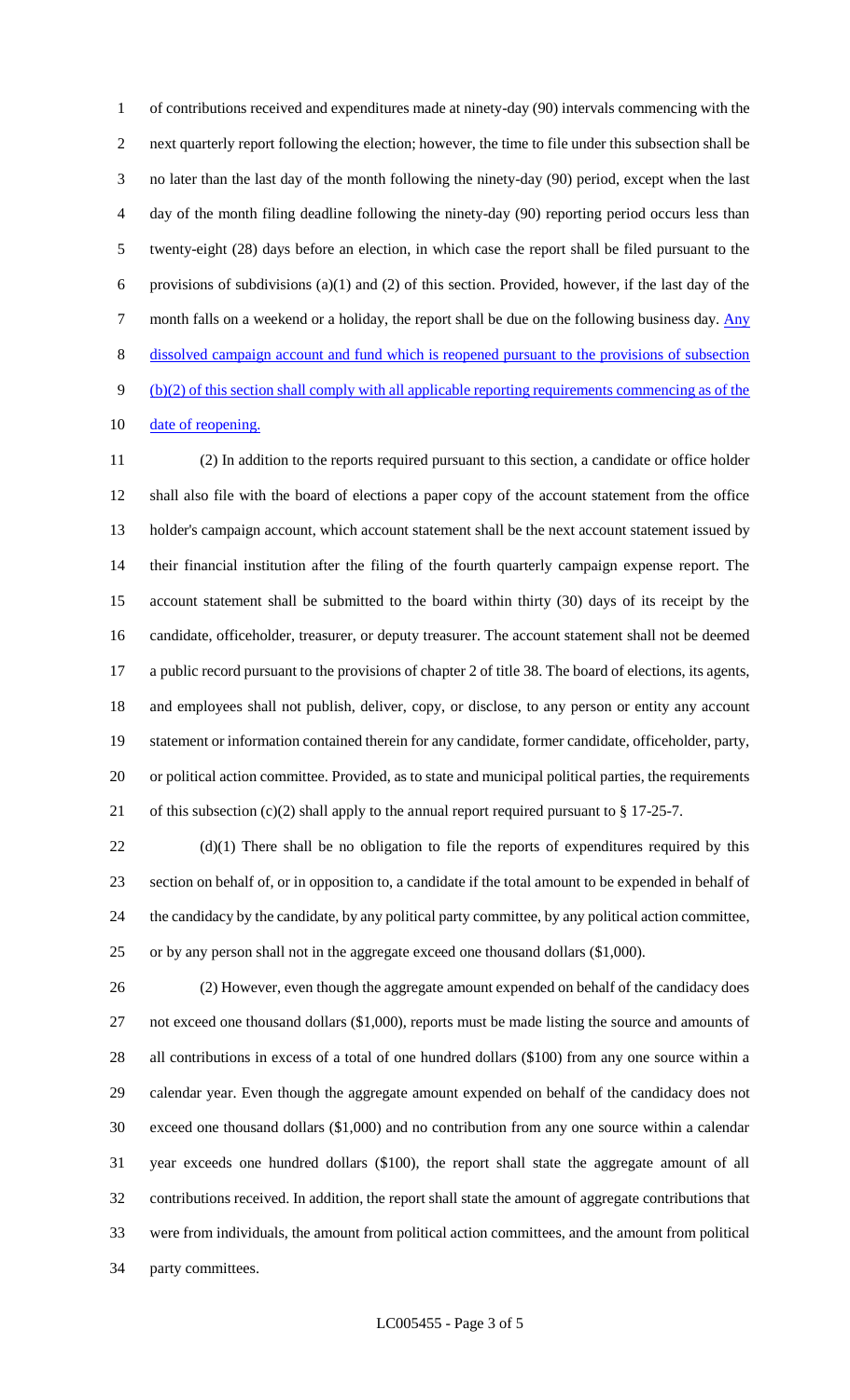(e) On or before the first date for filing contribution and expenditure reports, the campaign treasurer may file a sworn statement that the treasurer will accept no contributions nor make aggregate expenditures in excess of the minimum amounts for which a report is required by this chapter. Thereafter, the campaign treasurer shall be excused from filing all the reports for that campaign, other than the final report due on the twenty-eighth (28th) day following the election.

 (f) A campaign treasurer must file a report containing an account of contributions received and expenditures made at the ninety-day (90) intervals provided for in subsection (c) of this section for any ninety-day (90) period in which the campaign received contributions in excess of a total of one hundred dollars (\$100) within a calendar year from any one source and/or made expenditures in excess of one thousand dollars (\$1,000) within a calendar year; however, the time to file under 11 this subsection shall be no later than the last day of the month following the ninety-day (90) period, except when the last day of the month filing deadline following the ninety-day (90) reporting period occurs less than twenty-eight (28) days before an election, in which case the report shall be filed pursuant to the provisions of subdivisions (a)(1) and (2) of this section. Provided, however, if the last day of the month falls on a weekend or a holiday, the report shall be due on the following business day.

 $(g)(1)$  The board of elections may, for good cause shown and upon the receipt of a written or electronic request, grant a seven-day (7) extension for filing a report; provided, that the request must be received no later than the date upon which the report is due to be filed.

 (2) Any person or entity required to file reports with the board of elections pursuant to this section and who or that has not filed the report by the required date, unless granted an extension pursuant to subdivision (1) of this subsection, shall be fined twenty-five dollars (\$25.00). Notwithstanding any of the provisions of this section, the board of elections shall have the authority to waive late filing fees for good cause shown.

 (3) The board of elections shall send a notice of non-compliance, by certified mail, to any person or entity who or that fails to file the reports required by this section. A person or entity who or that is sent a notice of non-compliance and fails to file the required report within seven (7) days of the receipt of the notice, shall be fined two dollars (\$2.00) per day from the day of receipt of the notice of non-compliance until the day the report has been received by the state board. Notwithstanding any of the provisions of this section, the board of elections shall have the authority to waive late filing fees for good cause shown.

SECTION 2. This act shall take effect upon passage.

#### ======== LC005455 ========